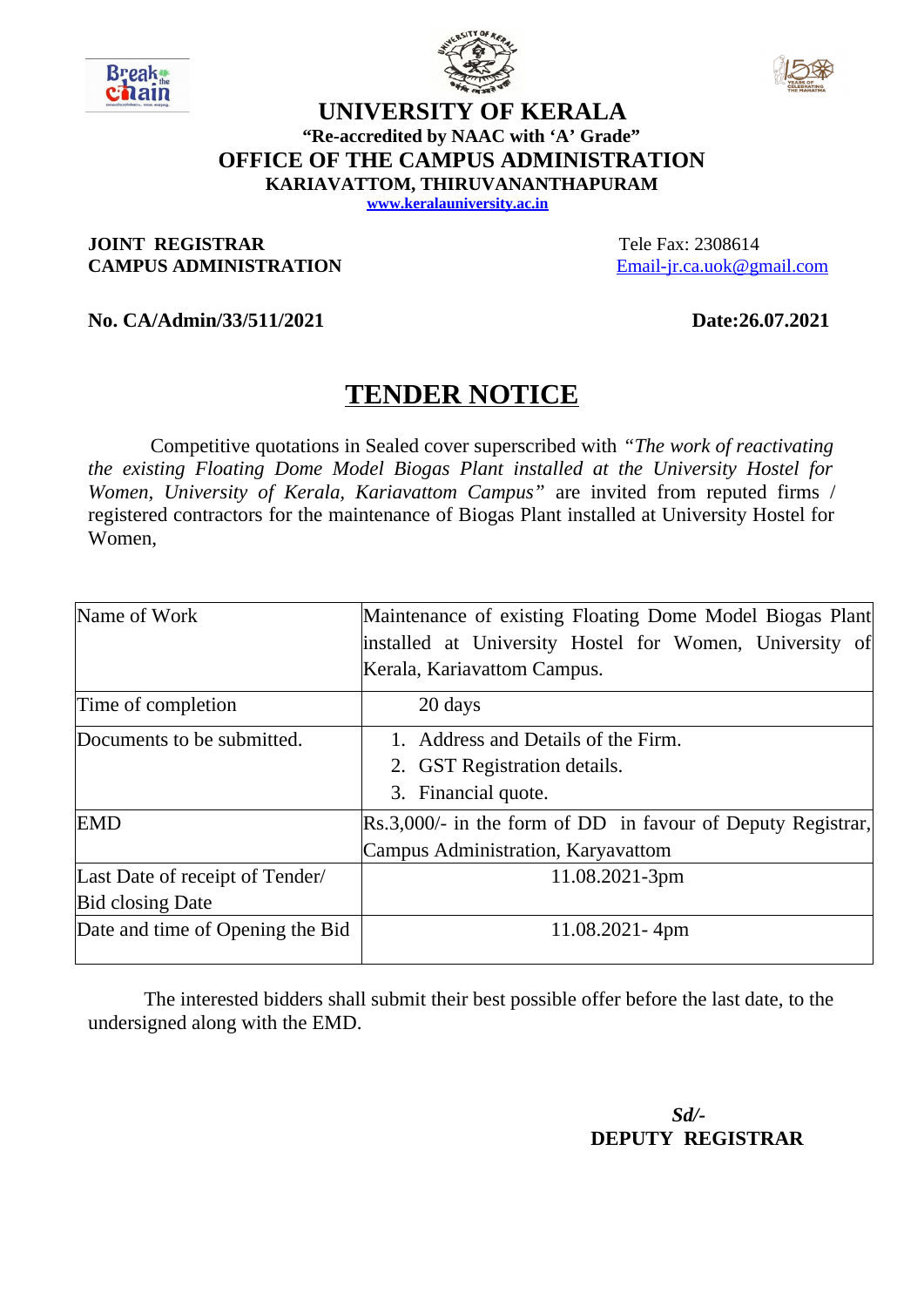| Sl. No         | Particulars                                                                      | Rate |
|----------------|----------------------------------------------------------------------------------|------|
|                | The gas holder of the biogas plant needs to be repaired with fiber<br>materials. |      |
|                | The inlet block and damages need to be rectified                                 |      |
| 3              | Canteen Stove (4 nos) servicing                                                  |      |
| $\overline{4}$ | Replacement of gas line fittings and servicing of gas line.                      |      |
| 5              | Clearing of the outlet area of the plant.                                        |      |
| 6              | Reactivation of Biogas plant                                                     |      |
|                | Any other work required for the functioning of the plant                         |      |

# **Work Description and Specifications**

## **Scope of the Work**

 The present work is to reactivate the existing Floating Dome Model Bio gas Plant installed at the University Hostel for Women, University of Kerala, Kariavattom Campus, Thiruvananthapuram, Kerala. The firm / contractor has to rectify and repair all the damages and defects, clean all the blockages and replace fittings as necessary. A personnel shall be deputed to train the staff in the operation and maintenance of biogas plant subsequent to the commissioning.

*Before submitting the quotation, the bidder must inspect the plant and ascertain its present condition. The* entire quote shall form an integrated system.

### **Terms and conditions**

- *1.* The Bidder shall quote price in clear terms. The rates quoted must be inclusive of all taxes, cost of supply at site, on site warranty and other charges if any.
- *2.* The price should be quoted only in Indian rupees. The bid shall be typed and signed by the bidder.
- *3.* Interested firm/contractor can inspect the plant on working day between 10.30 to 4.30 pm
- *4.* The tenders without EMD or exemption certificate (if applicable) will be rejected.
- *5. Validity: -* The Bid will be valid for 90 days from its date of opening. Further extension can be done by mutual consent.
- *6. The selected bidder shall execute an agreement in the Non Judicial Stamp paper worth Rs.* 200/- after remitting a security deposit @ 3% of total price in the form of DD.
- *7. Commissioning: -* The damages of existing Floating Dome Model Biogas Plant installed at the University Hostel for Women, University of Kerala, Kariavattom Campus should be rectified in all respects and reactivated.